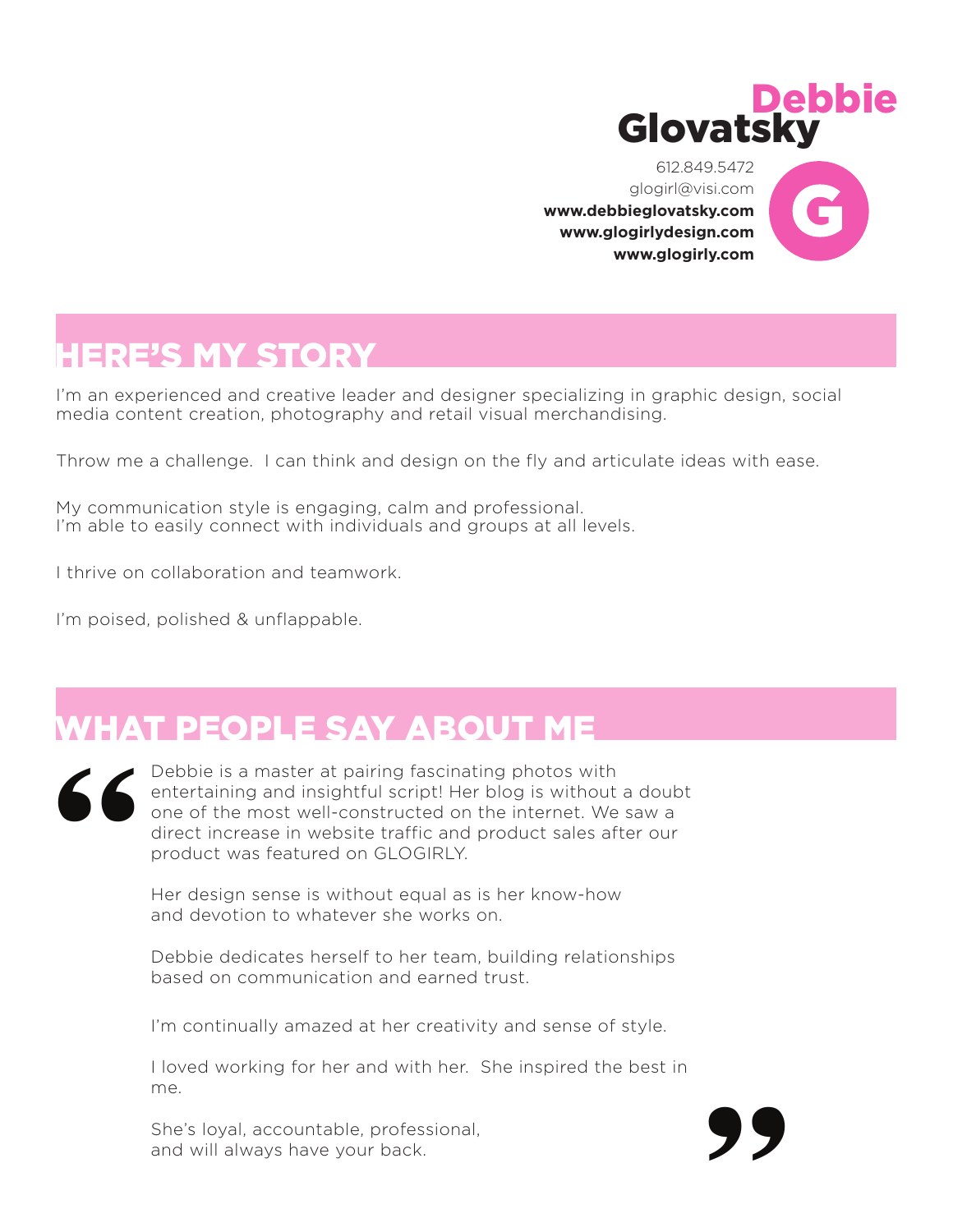### CONTENT CREAT **GRAPHIC DESI**

#### **GLOGIRLY-Tails of Two Funny Cats & Their Girl**

**2009-present**

- I'm the designer, writer and marketer behind the award-winning website, GLOGIRLY.com, a pet blog focused on engaging feline-loving readers through humor, visual storytelling and clever accounts of life from a cat's point of view.
- GLOGIRLY.com specializes in beautifully-presented, lifestyle-focused product reviews, giveaways and advertorials through witty narratives and gorgeous, professional photography. Always LOL-funny with entertaining banter between Katie & Waffles, the GLOGIRLY cats, these features are incredibly popular with readers…and the 80+ brands I've worked with are positively tickled with the engagement and results.
- I've won over 50 awards for excellence in blogging, social media, design and photography,

#### **FREELANCE GRAPHIC DESIGNER & SOCIAL MEDIA CONTENT CREATOR**

**2014-present**

- I create graphics and write copy for branded social media campaigns and company blogs as part of clients' digital marketing initiatives. In addition, I work with agency and company leadership to develop messaging strategies and focus for social engagement.
- Content is very lifestyle driven. Designs support each brands' aesthetic and style. Copy supports the tone and personality of each brand's target.
- I create marketing collateral, signage, and designs for products and packaging. From cat lady wine glasses to pizza box toppers, because who doesn't love cats and pizza?

#### • CLIENTS

| JTMega Food Marketing Hormel Foods |              | CatLadyBox    | LiveShopper              |
|------------------------------------|--------------|---------------|--------------------------|
| Di Lusso Deli Company              | Regular Girl | Department 56 | Ideal Dinner Minneapolis |

• I also work with individual clients as a graphic designer specializing in blog design, logos & branding, media kits, social media graphics, biz cards, book covers and marketing materials.

#### **PHOTOGRAPHY**

#### **2009-present**

- I fell in love with photography when I dipped my toe into the blogosphere. It's an ever-expanding passion for me that's woven it's way into my work.
- I've had the privilege of presenting at two national writing and blogging conferences. I developed, scripted and created the Powerpoint for my Photography Tips & Tricks seminar. My content was steeped in the basic principals of photography and presented in a way that was fun, informative and action oriented for a newbies-to-pro audience.
- Often, I'm contracted by pet-focused website to create content for them, including how-to articles aimed at helping pet lovers capture great images of their furry family members. Brands also come to me for custom photography, especially when they're looking for a more natural, on-location setting for their product as opposed to studio shots. **Debbie**

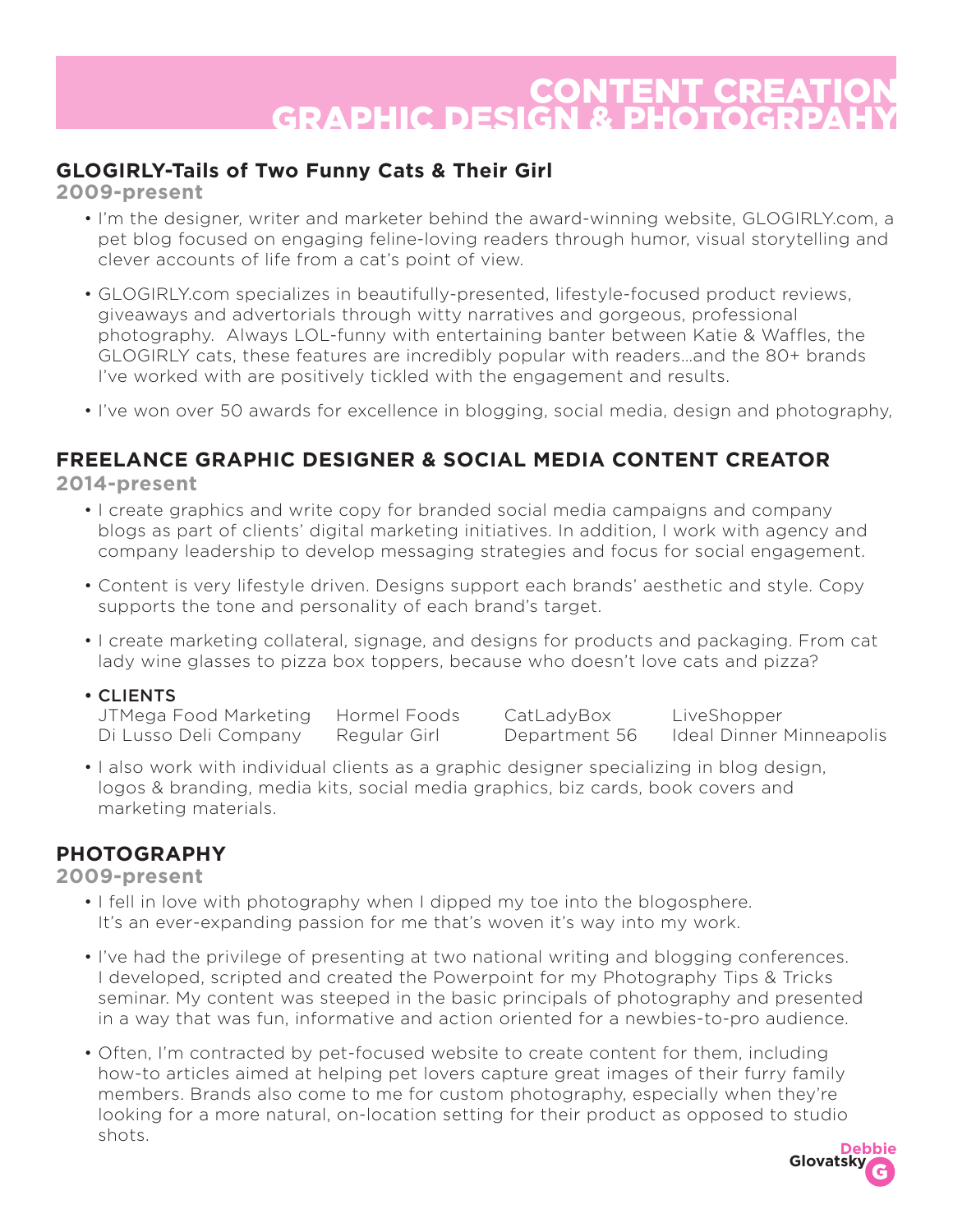# **VISUAL MERCHANDISING & DESI**

#### **FREELANCE VISUAL MERCHANDISING & DESIGN CONSULTANT**

**2008-present**

- Specialties included retail environments, visual merchandising, showroom set up, graphic design and branding.
- 

• **CLIENTS**<br>Bernard Group Department 56 Cest Chic Women's Clothing & Accessories Wilson's Leather Marvin Windows Feed My Starving Children

#### **DIRECTOR, VISUAL MERCHANDISING, 2010-2011 Christopher & Banks - CJ Banks**

- Reinvented visual merchandising strategy/process with nationwide rollout to 750+ stores.
- Forged strong, successful partnerships with the merchant team. I regularly participated in the evolution and planning of future apparel collections, bringing in-store execution and the shopping experience into play early in the game.
- Designed and produced monthly Visual Merchandising Floorset Guides to ensure consistent execution. Led company-wide floorset process including in-advance set ups and walkthroughs to secure buy in from senior leadership and go-forward direction.
- Recruited and built a direct report team of visual merchandising and design experts. Some of the best in their field I had previously mentored.

#### **REGIONAL VISUAL MANAGER, 2010 Coldwater Creek, Central Region**

- Provided leadership, communication, and training to a 34-store team across seven states.
- Partnered with corporate office visual, marketing and merchant teams to plan floorsets, execute mock set-ups in a virtual store environment, and create directives to guide the

#### **SENIOR VISUAL MARKETING MANAGER & DESIGNER, 1999-2008 Macy's North - Minneapolis, MN**

- In close partnership with merchant teams, I designed and developed visual merchandising concepts that brought identity and dazzle to our most important brands and categories.
- I've created pitch kits, traveled to market with merchant partners and persuaded vendors to support my ideas with their checkbooks. I helped woo our best vendors into contributing over \$3,000,000 to support new visual merchandising initiatives, environments and

#### **REGIONAL VISUAL MANAGER, 1997-1999 Dayton's - Hudson's - Marshall Field's, based in Detroit, MI**

#### **VISUAL MANAGER, 1989-1997**

**Dayton's - Hudson's - Marshall Field's, based in MN, ND, WI**